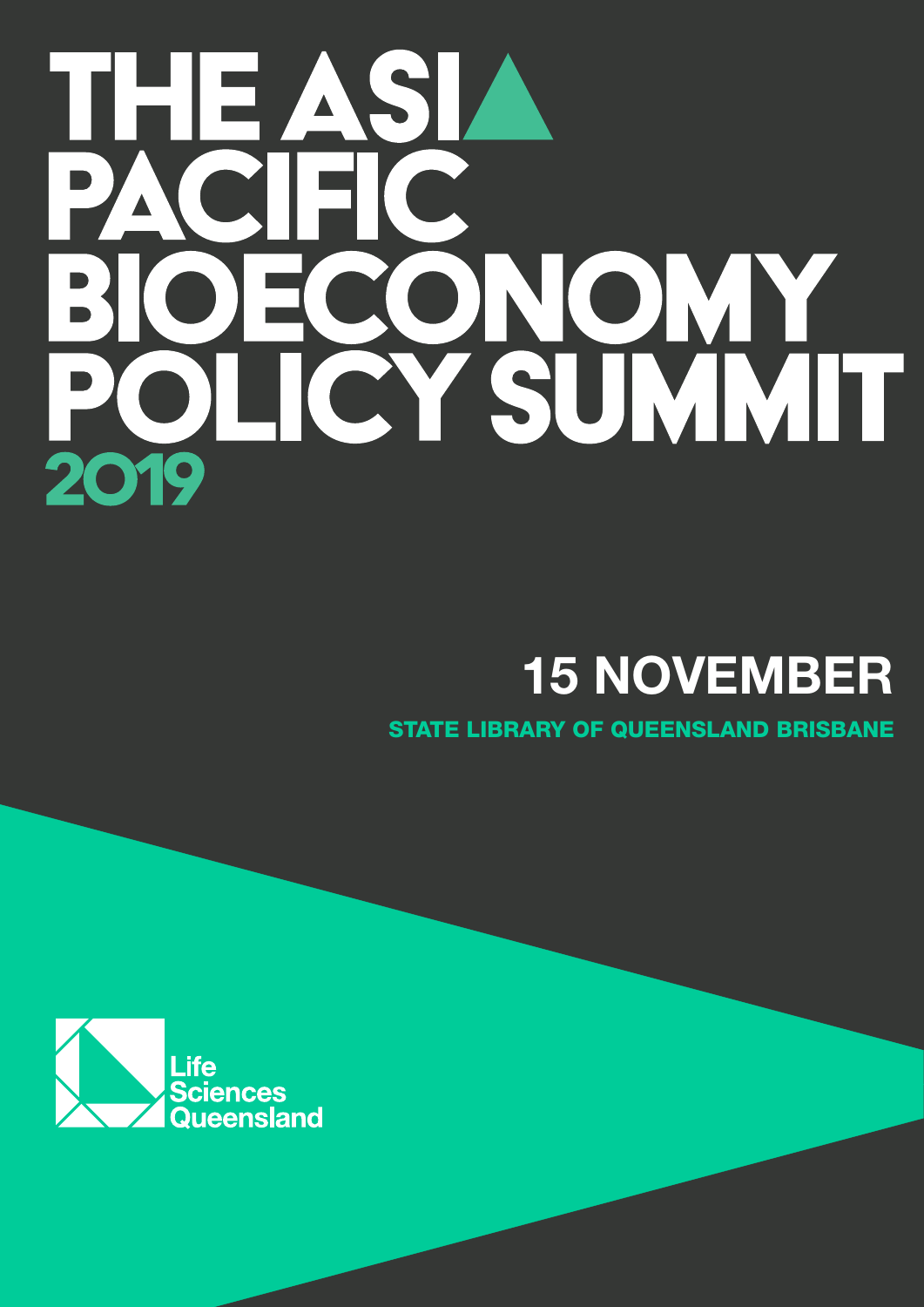

**15 NOVEMBER** STATE LIBRARY OF QUEENSLAND BRISBANE





### **Program Friday 15 November**

| 8.30am  | Opening and Welcomes<br>» MC: Prof. Paul Bertsch - Queensland Chief Scientist, Queensland Government                                                                                                                                                                                                                                                                                                                                                                                                                                                                                                                       |
|---------|----------------------------------------------------------------------------------------------------------------------------------------------------------------------------------------------------------------------------------------------------------------------------------------------------------------------------------------------------------------------------------------------------------------------------------------------------------------------------------------------------------------------------------------------------------------------------------------------------------------------------|
| 8.55am  | Unlocking Advanced Bio-manufacturing in Queensland<br>» Ben van Delden - Head of AgriFood Tech, KPMG AUSTRALIA                                                                                                                                                                                                                                                                                                                                                                                                                                                                                                             |
| Morning | <b>Bioeconomy Policies</b><br>The morning sessions will seek to demonstrate both the similarities and differences between<br>political goals, approaches and priorities for bioeconomy development around the world.<br>Through these discussions we seek to explore opportunities for reciprocated learning and<br>potential future collaborations.                                                                                                                                                                                                                                                                       |
| 9.05am  | Session Moderator: Cat Matson - Chief Digital Officer (CDO), City of Brisbane AUSTRALIA<br><b>Opening Keynotes</b><br>» Dr Patrick Gruber - CEO and Board Member, Gevo USA<br>» Leanne Kemp - Queensland's Chief Entrepreneur, Queensland Government AUSTRALIA<br>» Stefan Lampel – Project Management Agency, Federal Ministry of Education and Research<br><b>GERMANY</b>                                                                                                                                                                                                                                                |
| 10.10am | <b>International Policy Panel</b><br>Moderator: Cat Matson - Chief Digital Officer (CDO), City of Brisbane AUSTRALIA<br>» Dr Patrick Gruber - CEO and Board Member, Gevo USA<br>» Leanne Kemp - Queensland's Chief Entrepreneur, Queensland Government AUSTRALIA<br>» Stefan Lampel – Project Management Agency, Federal Ministry of Education and Research<br><b>GERMANY</b><br>» Ben van Delden – Head of AgriFood Tech, KPMG AUSTRALIA                                                                                                                                                                                  |
| 10.30am | Morning Tea + Networking                                                                                                                                                                                                                                                                                                                                                                                                                                                                                                                                                                                                   |
| 11.00am | Session Moderator: Prof. Ian O'Hara - Biofutures Industry Envoy, QLD Government AUSTRALIA<br>Asia-Pacific Regional Policy Plenaries<br>» Prof. Ian O'Hara - Biofutures Industry Envoy, Queensland Government AUSTRALIA<br>» Dr Elspeth MacRae, Chief Innovation and Science Officer, Scion NEW ZEALAND<br>» Tetsuya Tanaka - Ministry of Economy, Trade and Industry JAPAN<br>» Prof. Emeritus Dr. Morakot Tanticharoen, Senior Advisor to the President of NSTDA, National<br>Science and Technology Development Agency (NSTDA) THAILAND<br>» Prof. Bo Yu, Executive Deputy Director, CAS-TWAS Centre of Excellence CHINA |
| 12.15am | Asia-Pacific Regional Policy Panel<br>Moderator: Prof. Ian O'Hara - Biofutures Industry Envoy, Queensland Government AUSTRALIA<br>» Dr Yoshiyuki Fujishima - Senior Analyst, Bioeconomy Unit, Technology Strategy Center JAPAN<br>» Dr Elspeth MacRae - Chief Innovation and Science Officer, Scion NEW ZEALAND<br>» Prof. Emeritus Dr. Morakot Tanticharoen - Senior Advisor to the President of NSTDA,<br>National Science and Technology Development Agency (NSTDA) THAILAND<br>» Prof. Bo Yu - Executive Deputy Director, CAS-TWAS Centre of Excellence CHINA                                                          |
| 12.45pm | Lunch + Networking                                                                                                                                                                                                                                                                                                                                                                                                                                                                                                                                                                                                         |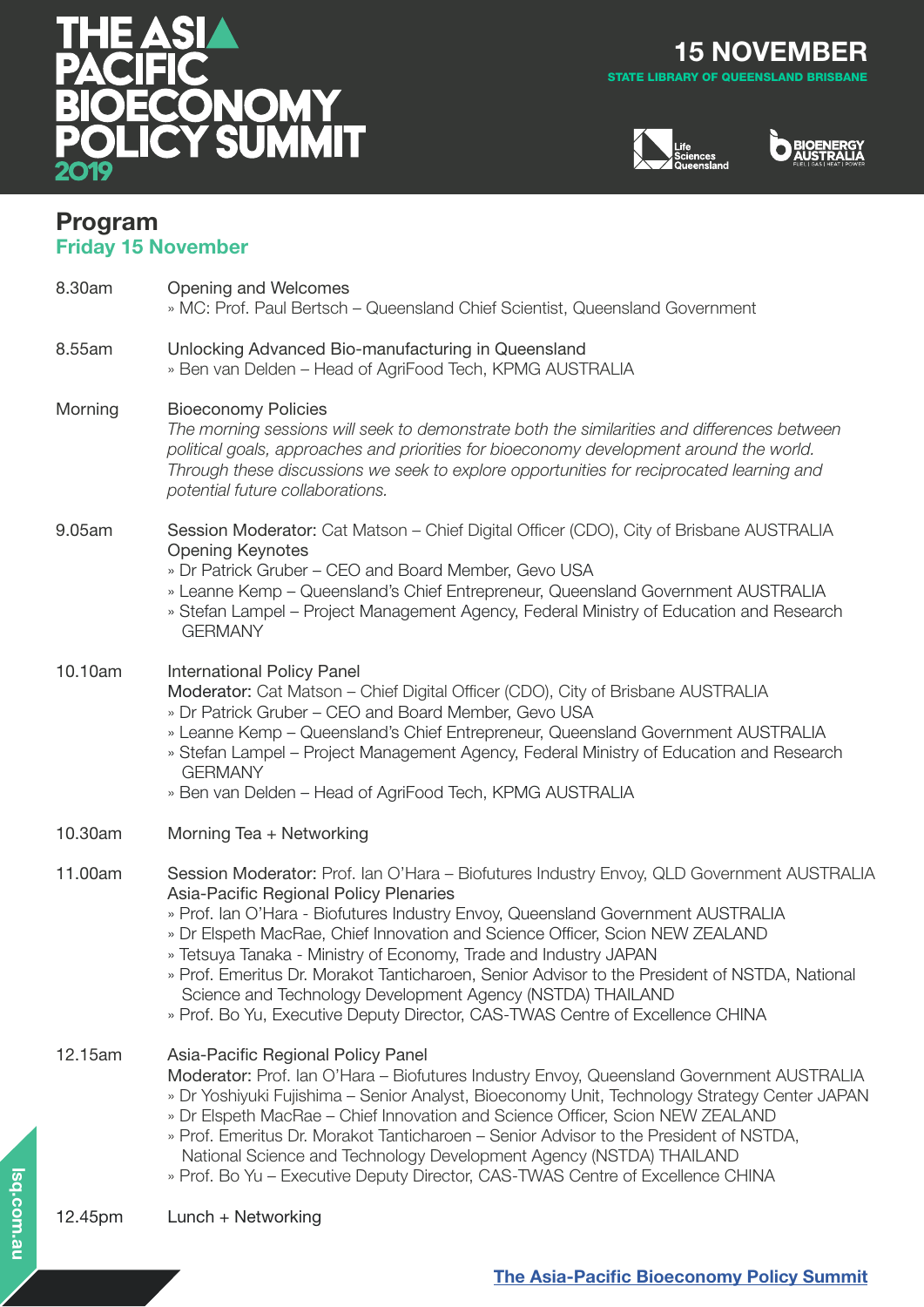

**15 NOVEMBER** STATE LIBRARY OF QUEENSLAND BRISBANE





| Afternoon | Clusters / Biohubs<br>Generally national strategies are more closely related to bioeconomy policymaking, while regional<br>strategies may be developed by bioeconomy clusters and tend to be shaped by several actors<br>and networks in a specific region, often in less formal ways. The afternoon sessions will explore<br>bioeconomy strategies at the regional level in Australia and look at various cases of regional bio<br>economy clusters across the world.                           |
|-----------|--------------------------------------------------------------------------------------------------------------------------------------------------------------------------------------------------------------------------------------------------------------------------------------------------------------------------------------------------------------------------------------------------------------------------------------------------------------------------------------------------|
| 1.45pm    | Session Moderator: Adjunct Prof. Chris Tindal - Institute of Future Environments, QUT USA<br>Clusters / Biohubs - International Model Keynote<br>» Dr James Brown - Chief Technology Officer, Bondi Bio AUSTRALIA                                                                                                                                                                                                                                                                                |
| 2.10pm    | Clusters / Biohubs - Regional Model Keynote<br>» A/Prof Claudia Vickers - Synthetic Biology Future Science Platform Leader, CSIRO<br><b>AUSTRALIA</b>                                                                                                                                                                                                                                                                                                                                            |
| 2.30pm    | <b>Clusters / Biohubs Plenaries</b><br>» Cr Matt Burnett - Mayor, Gladstone Regional Council AUSTRALIA<br>» Dylan Gower - CLEAN Cowra AUSTRALIA<br>» Kylie Porter - CEO, Greater Whitsunday Alliance AUSTRALIA                                                                                                                                                                                                                                                                                   |
| 3.00pm    | Clusters / Biohubs Panel<br>Moderator: Adjunct Prof. Chris Tindal - Institute of Future Environments, QUT USA<br>» Dr James Brown - Chief Technology Officer, Bondi Bio AUSTRALIA<br>» Cr Matt Burnett - Mayor, Gladstone Regional Council AUSTRALIA<br>» Dylan Gower - CLEAN Cowra AUSTRALIA<br>» Kylie Porter - CEO, Greater Whitsunday Alliance AUSTRALIA<br>» A/Prof Claudia Vickers - Synthetic Biology Future Science Platform Leader, CSIRO<br><b>AUSTRALIA</b>                           |
| 3.30pm    | Afternoon Tea + Networking                                                                                                                                                                                                                                                                                                                                                                                                                                                                       |
| 4.00pm    | Session Moderator: Shahana McKenzie - CEO, Bioenergy Australia AUSTRALIA<br>Where to next $-$ a global perspective keynote and looking towards the next two decades<br>» Brett Wiskar - Chief Future Officer, Wiley                                                                                                                                                                                                                                                                              |
| 4.20pm    | Where to next - Australian perspective keynote<br>» Dr Peter Riddles – Science-Innovation Systems; Governance and Policy; Global Outreach                                                                                                                                                                                                                                                                                                                                                        |
| 4.40pm    | Where to next panel<br>Moderator: Shahana McKenzie – CEO, Bioenergy Australia AUSTRALIA<br>» Dr Elspeth MacRae - Chief Innovation and Science Officer, Scion NEW ZEALAND<br>» Dr Peter Riddles - Science-Innovation Systems; Governance & Policy; Global Outreach AUST<br>» Prof. Emeritus Dr. Morakot Tanticharoen – Senior Advisor to the President of NSTDA, National<br>Science and Technology Development Agency (NSTDA) THAILAND<br>» Brett Wiskar - Chief Future Officer, Wiley AUSTRALIA |
| 5.10pm    | <b>Closing Remarks</b>                                                                                                                                                                                                                                                                                                                                                                                                                                                                           |
| 5.30pm    | <b>GENE Awards</b> (Free registration for Summit delegates)<br>The GENE Awards is a prestigious event attended by many in the life sciences industry. Join us<br>for an evening of awards networking and entertainment as we bring together a number of key<br>Australian, North American, European, Asian and Canadian Life Sciences Leaders.                                                                                                                                                   |